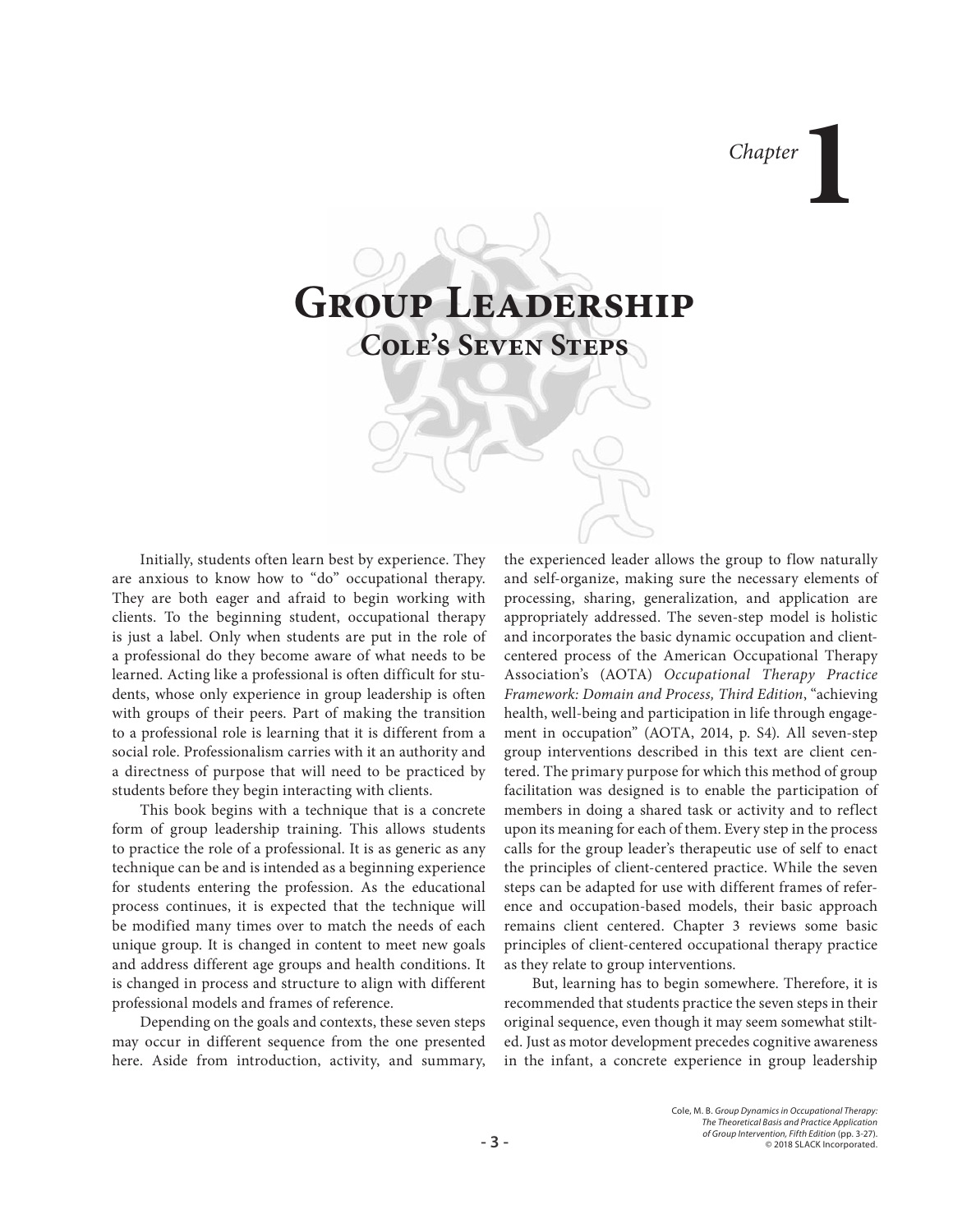becomes the forerunner of the knowledge and understanding of its purpose and application in practice.

Leading therapy groups represents only one of many applications for the leadership skills inherent in the seven steps. Professional leadership includes participation in professional organizations and promoting the occupational therapy profession with others and with the public. Focus group leadership has been added because of its usefulness in assessing the needs of community groups and populations and its role in marketing occupational therapy programs (in addition to its use in qualitative research). Some more advanced leadership skills apply in professional leadership, such as group decision-making strategies and conflict resolution. These leader roles supplement the basic skills in therapeutic use of self, which are covered in Chapter 3.

## **Seven-Step Format for Group Leadership (Cole's Seven-Step Groups)**

These seven steps can meet the needs of the highest level groups and so are very appropriate for student groups. They are chosen for maximum integration of learning by the members. Clearly, this format will not fit every need, goal, or client population. However, the format is easily adapted to meet the goals of any group. How and why it will be modified will be described later. The steps in group leadership are as follows:

- 1. Introduction
- 2. Activity
- 3. Sharing
- 4. Processing
- 5. Generalizing
- 6. Application
- 7. Summary

The original idea for this format comes from Pfeiffer and Jones' *Reference Guide to Handbooks and Annuals*  (1973), which presents a five-step format that is expanded and adapted for occupational therapy here.

### *Step 1: Introduction*

Let us assume the occupational therapist is leading the initial session of a group. The therapist does not know the members well, although it is presumed he or she knows who they are and something about their disability and the reasons they have been assigned to the group. (In many settings, the occupational therapist would select the members him- or herself.) The members may not know one another. Once the group is gathered, the occupational therapist introduces him- or herself to the group. This introduction includes the therapist's name and title and the name of the group that is about to begin. Then, even if people know one another, the therapist asks the members to greet the group by saying their names in turn. This procedure does more than just help the members learn one another's names; it acknowledges their membership in the group and invites them to be a part of it. In subsequent groups, it may not be necessary to say names around the room, but each member's presence should still be acknowledged. A friendly "hello" or "welcome back" from the therapist may accomplish this.

#### **Warm-Up**

The next thing the leader should be concerned with is the receptivity of the members. How alert are they? How preoccupied are they? How are they feeling? Are members ready to begin a new experience, or do they need to be "warmed up"? A warm-up is an exercise that captures the group's attention, relaxes them, and prepares them for the experience to follow. Warm-ups can be structured or casual and impromptu. An example of a structured warm-up is "Grandma's Trunk" (Rider & Rider, 2000). Each member says, "Grandma has an old trunk up in the attic and in it I found \_\_\_\_\_." Members fill in the blank by saying the name of something that begins with each letter of the alphabet in order. All items must be repeated each time. For example, the first person says she found an acorn, the second found an acorn and a bonnet, etc. If there are eight members of the group, the eighth one must remember the seven items preceding his or her contribution.

This warm-up obviously requires members to have a good short-term memory. The occupational therapist should choose a warm-up that challenges members enough to hold their interest but is not beyond their capabilities. Warm-up activities accomplish several important goals. The game creates an atmosphere of spontaneity and fun. It also refocuses members' thoughts from whatever they came to the group thinking about to this group right here, right now. If a warm-up works properly, it gets the members listening for what will come next and encourages their cooperation in the group experience to follow.

All groups do not need a formal warm-up. Sometimes the best warm-up is a casual conversation about how members are feeling today. If the group is to engage in a discussion, just getting the members talking may prepare them adequately. If the agenda is more creative in nature, an imaginative warm-up may be in order. Remembering what happened last week may be an appropriate warm-up to an activity that will be the next step in a sequence. It is important to make the warm-up relevant to the activity to follow. One does not set a mood of fun and games when the agenda for the group is a serious issue like coping with loss or finding new employment.

#### **Setting the Mood**

Setting an appropriate mood is an important objective in choosing the most appropriate warm-up. However, setting the mood for a group is not only accomplished